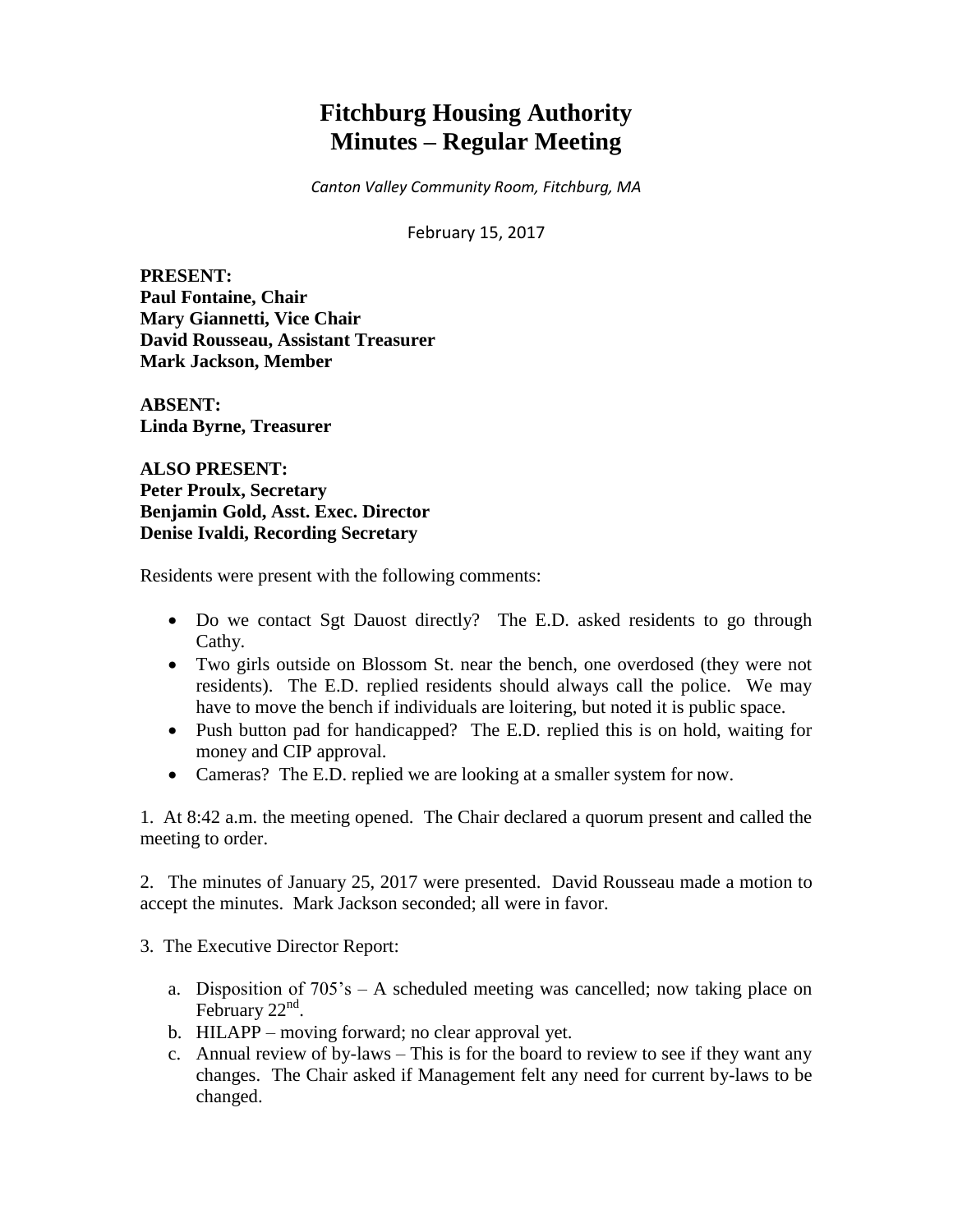4. Financial Report:

Sue Honeycutt is available for the March meeting to go over the year-end financials as of December 31, 2016. We are \$84,000 to the good of our budget. Our overall reserve level is at \$212,000. A short discussion on reserves and subsidy followed.

March will be a busy month for the housing authority staff. We will have a Federal Single Audit, a Performance Management Review (PMR) by DHCD and an Agreed-Upon Procedure (AUP) by the State. The first year PMR will not be published; the AUP will be published this year.

The board would like to hold off on the year-end financial report until the March meeting.

- 5. Modernization Report:
	- a. Daniels Heights Siding, Decks and Railings 95% complete.
	- b. Green Acres vacant unit turnover (24 units) Architect cancelled coming out on Monday due to the storm. We should have a final review of the units Thursday or Friday.

Mary Giannetti asked if there were any mold issues. The E.D. replied yes from repairs in the past, should be ok now. The mold in the bathrooms was due to tenants not using the fans; the mold in the basement was due to the water in basement. The Chair asked if we should expect a change order; the E.D. replied hopefully not.

- c. Wallace Towers Door Openers Waiting on part.
- d. C.J. Durkin Community Room We have a resolution later in the meeting.
- 6. State-Aided Housing Report:
	- a. 77 new standard applications received in January; 21 elderly/young disabled and 56 family.
	- b. We have 1,358 applicants on the waiting list.
	- c. 98.89% occupancy end of December.
	- d. Currently working on recertifications for Daniels Heights.
	- e. 77% of work orders were completed within 24 hours

The board would like to see a breakdown each month of elderly and young disabled applicants. There was discussion on age requirements and walk-ups  $(2^{nd}$  floor) units. Mary Giannetti noted that she feels like we are spinning our wheels year after year and having the same discussion.

The board questioned whether we could make one building for "under 60" to help with the vacancies. The E.D. stated he would contact Elder Affairs to see if we could have a community meeting with the housing authority, mayor and the community.

- 7. Section 8 Housing Choice Voucher Report:
	- a. We have started issuing vouchers again.
	- b. 97% leased; should be at 100% in the next month or two.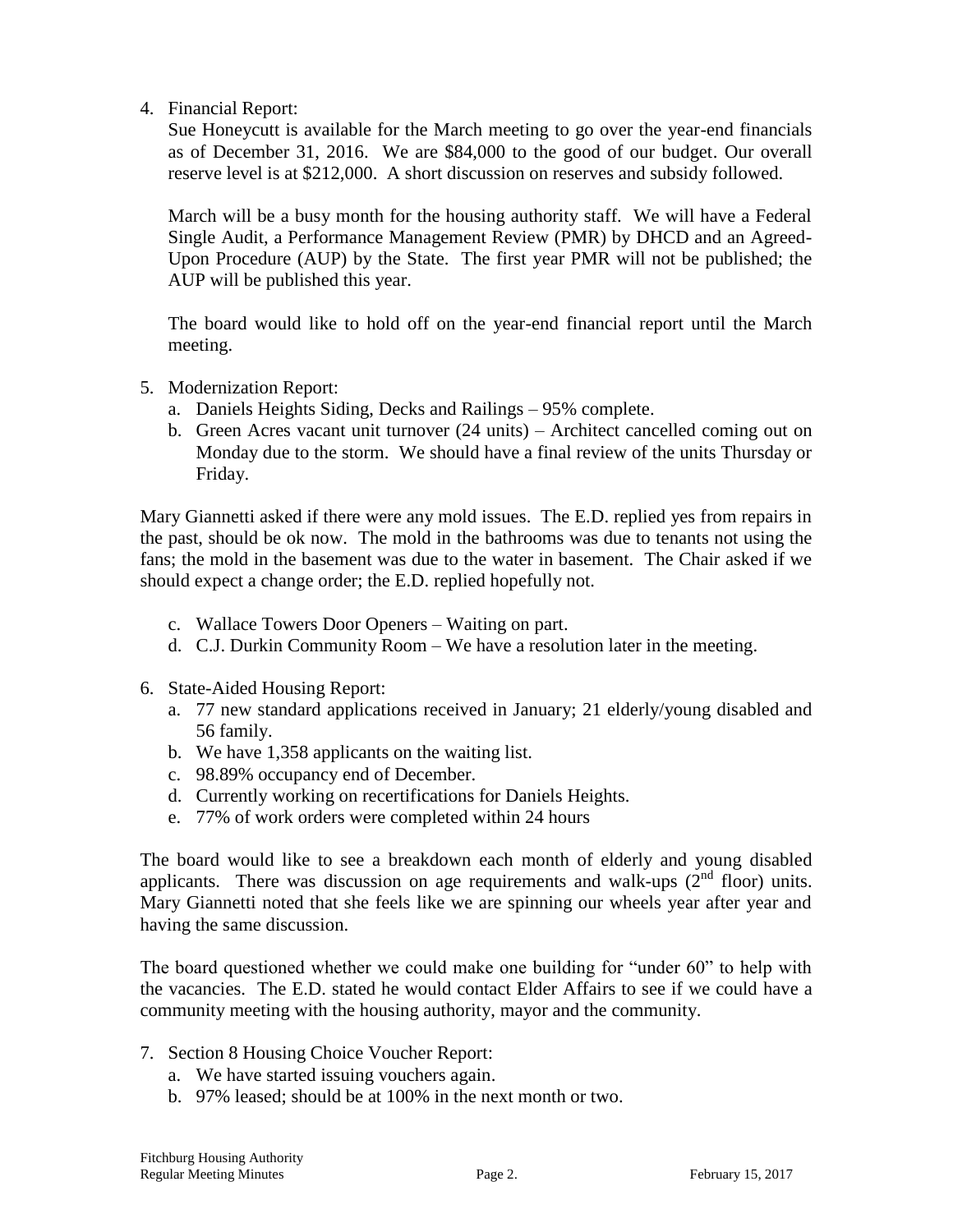#### 8. Old Business: None

9. New Business: The following resolutions were presented:

## RESOLUTION FOR ACCOUNTING SERVICES

Resolution 2017-02-01

- Whereas: The Fitchburg Housing Authority requires a fee accountant to assist the agency in maintaining compliance with both State and Federal financial requirements and,
- Whereas: The Fitchburg Housing Authority has used the firm of Fenton, Ewald & Associates, P.C. for a number of years and,
- Whereas: The Fitchburg Housing Authority is satisfied with the performance of Fenton, Ewald & Associates, P.C.

#### NOW THEREFORE BE IT RESOLVED,

That the Fitchburg Housing Authority enter into a contract for Accounting services with Fenton, Ewald & Associates, P.C. for the period January 1, 2017 through December 31, 2017.

- RESOLVED, Motion made by Mary Giannetti to enter into contract for accounting services.
- SECONDED, Mark Jackson seconded the motion, and the motion was passed by a unanimous vote.

# RESOLUTION FOR AUTHORIZATION OF CHANGE ORDER NUMBER ONE IN CONJUNCTION WITH THE SIDING/DECKS/RAILS PROJECT AT THE DANIELS HEIGHTS (667-2) DEVELOPMENT

### WORK PLAN 5001, PROJECT #097080

### RESOLUTION 2017-02-02

Whereas: The Fitchburg Housing Authority has the need to sign a Change Order Number One in conjunction with the Siding/Decks/Rails Project at the Daniels Heights (667-2) Development and, Whereas: Nault Architects Inc. (the architect) recommends approval of this Change Order Number One which will decrease the contract amount by \$13,438.93.

### NOW THEREFORE BE IT RESOLVED,

That the Fitchburg Housing Authority Board of Directors authorizes the Chair, or his designee, to sign the Change Order Number One in conjunction with the Sidings/Decks/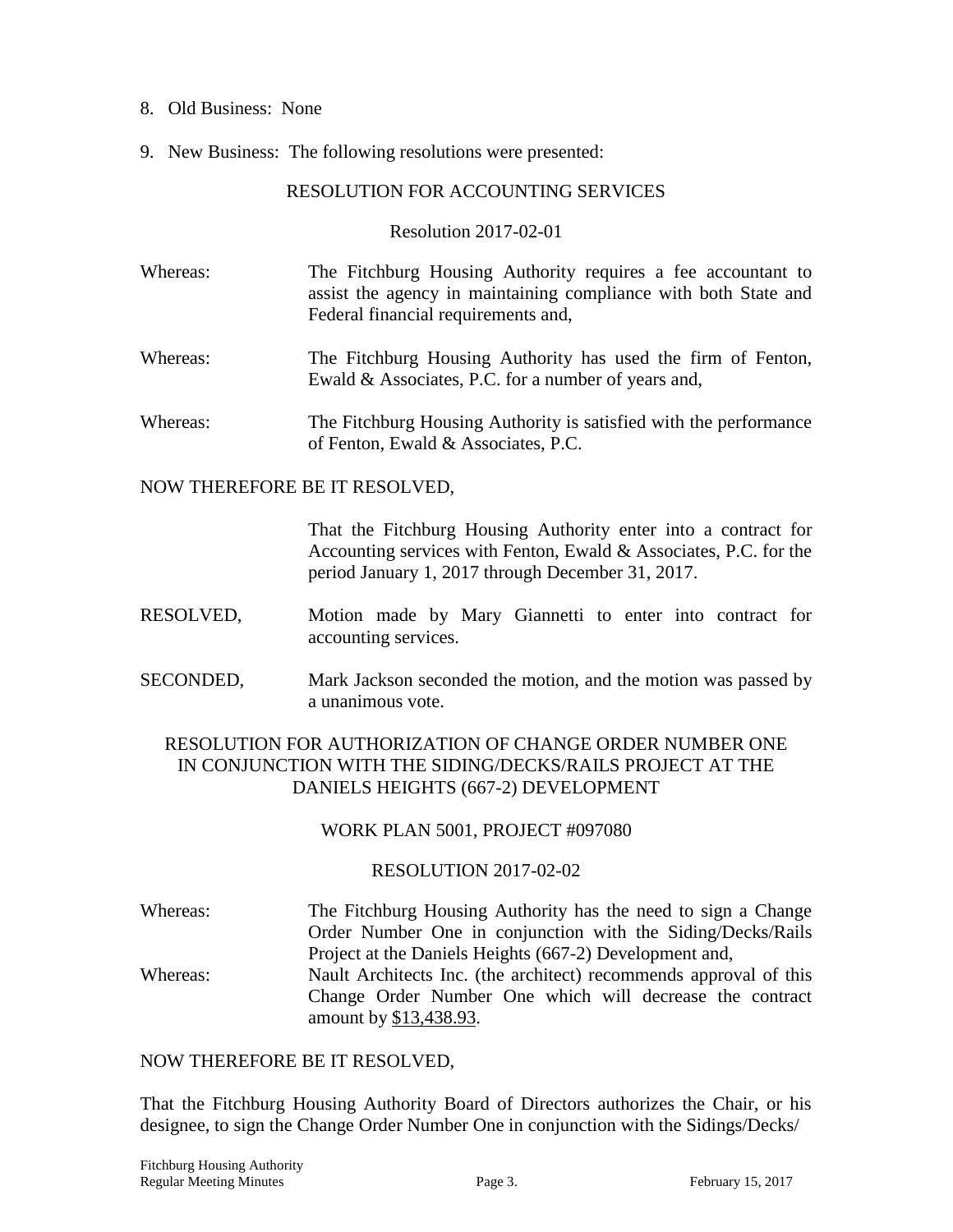Rails Project at the Daniels Heights (667-2) Development now being undertaken by the Department of Housing and Community Development and the Fitchburg Housing Authority.

- RESOLVED, Motion made by Mary Giannetti to authorize the signing of the Change Order Number One by the Chair, or his designee, in conjunction with the Siding/Decks/Rails Project at Daniels Heights  $(667-2)$ .
- SECONDED, David Rousseau seconded the motion, and the motion was passed unanimously.

On the following resolution, the E.D. recommends the base bid award only as it is already higher.

## RESOLUTION AUTHORIZING THE ACCEPTANCE OF THE LOWEST BID PROPOSAL FOR THE C.J. DURKIN (667-5) COMMUNITY ROOM MODERNIZATION

## WORK PLAN 5001, PROJECT #097075

### RESOLUTION 2017-02-03

- WHEREAS: The Fitchburg Housing Authority requested bid proposals for the Community Room Modernization at the C.J. Durkin (667-5) Development, and
- WHEREAS: The Fitchburg Housing Authority received five (5) bid proposals; bid proposals were due on Thursday, January 26, 2017 *(see attached sheet),* and
- WHEREAS: The architect, Antonio Gomes Architect, has checked references for the lowest bidder and received favorable feedback, and contingent on DHCD's approval.

### NOW THEREFORE BE IT RESOLVED,

That the Fitchburg Housing Authority authorizes the Chair, or his designee, to accept the lowest eligible and responsible bidder, Stutman Contracting Inc., 22 Sutton Avenue, Oxford, MA 01540, for the base bid amount of \$167,500.00 and sign any and all documents in conjunction with the contract.

RESOLVED, Motion made by David Rousseau to accept the lowest eligible and responsible bidder, Stutman Contracting Inc., for the Community Room Modernization at the C.J. Durkin (667-5) Development and award the contract in the amount of \$167,500.00.